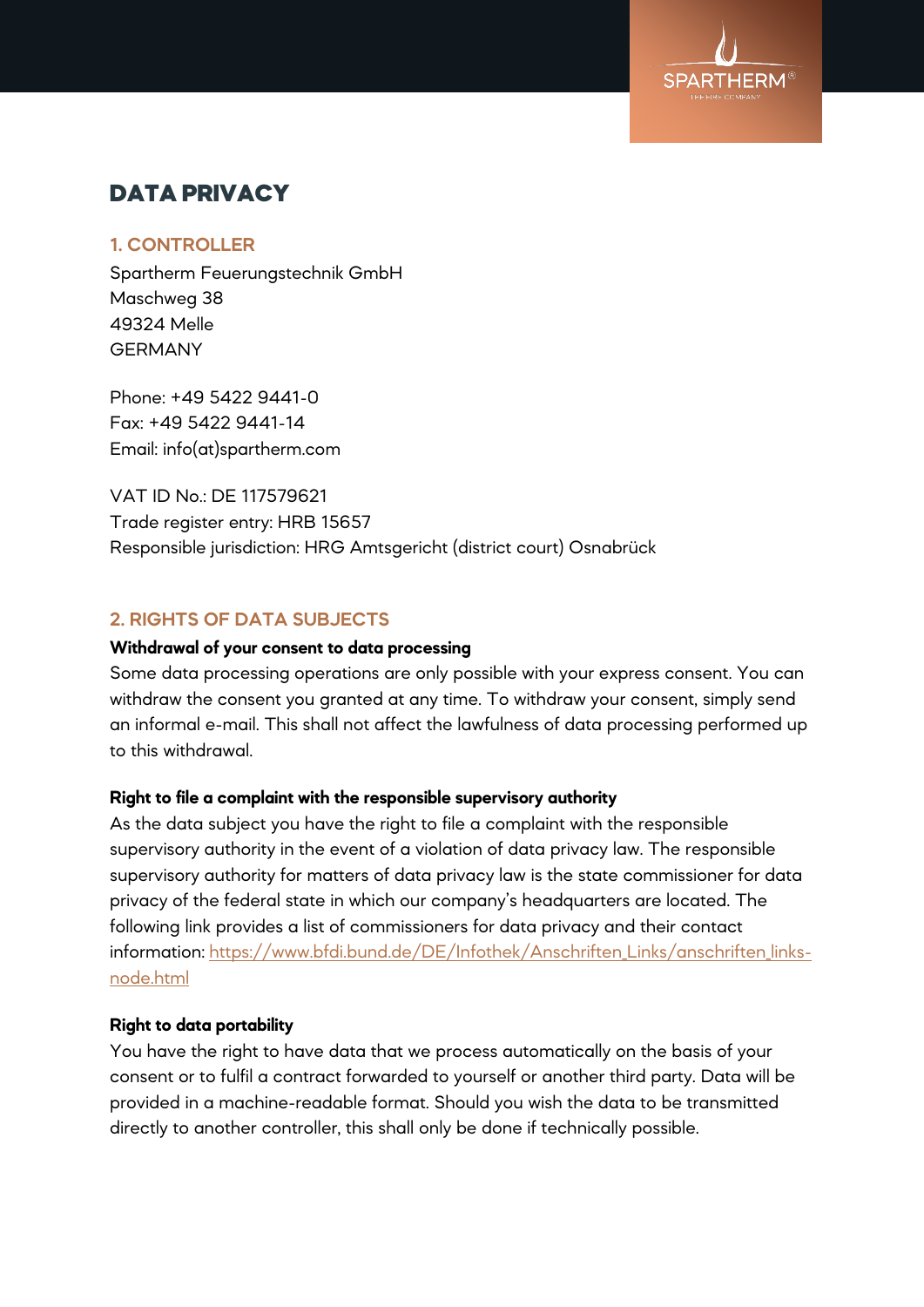

#### **Right of access**

You have the right to request confirmation from us as to whether and how we obtain your personal data. You can also receive electronic information from us as regards the data that we store about you.

#### **Right to rectification, erasure or blocking**

You have the right to have your data rectified, erased or blocked. The latter is applicable if the legal situation does not allow your data to be deleted.

# **3. ENCRYPTION**

For safety reasons and to protect the transmission of confidential content that you send us as the site operator, our website uses SSL/TLS encryption. As such, the data you send via this website cannot be read by third parties. An encrypted connection can be recognised by the "https://" address line in your browser and the lock symbol in the browser line.

# **4. COOKIES**

# **Purpose and extent of processing**

We use cookies to establish and maintain the connection. A cookie is a small text file containing information that is transmitted by your browser and stored on your computer. You can control the use of cookies in your browser and delete cookies yourself at any time. Cookies may be required for establishing a connection with or improving the use of the website.

When you open the website for the first time, a cookie banner will be displayed, allowing you to determine for yourself which cookies you wish to accept for the current session. Please note that some functions of the website may not be available to you if you do not consent to the use of cookies. Your settings will be saved for the duration of the session so that you need not enter them again every time you open a sub-page. Moreover, you can prevent the storage of cookies by making the appropriate settings in your browser software.

# **Legal basis**

The use of technically required cookies and the associated data processing is based on our legitimate interest to permit a technically problem-free, convenient use of our website (Art. 6(1) f GDPR).

#### **Transfer to third countries**

Your data will not be transferred to a third country.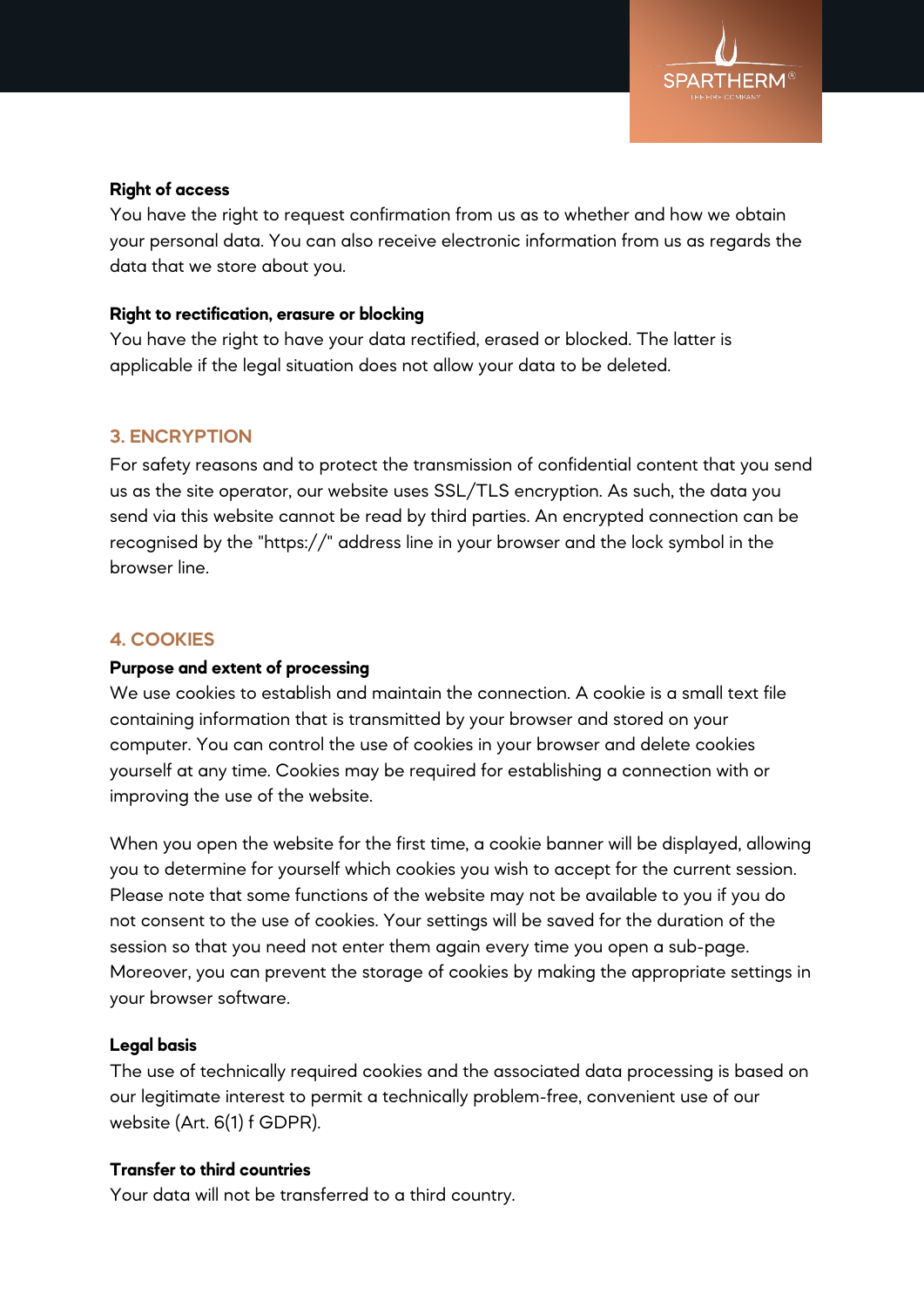

# **Storage duration**

Technically required cookies will generally be deleted automatically when you close your browser (session cookies), in other cases they will only be deleted after some time (persistent cookies). The storage duration for persistent cookies is determined by the provider and may, for instance, be checked in your browser.

# **5. CONTACTING US**

If there is an option to enter personal or business data (e-mail addresses, names, addresses) on the website, the disclosure of such data by the user is made expressly on a voluntary basis (e.g. contact via e-mail or via the contact form). The use of this website is possible without providing such data. The use of contact data, such as postal addresses, telephone and fax numbers as well as e-mail addresses published in the company details section or similar information by third parties to transmit information not expressly requested by us is not permitted. We expressly reserve the right to take legal action against the senders of so-called spam mail if this ban is breached.

# *5.1. CONTACT FORM*

# **Purpose and extent of processing**

You have the option of entering your personal data in our contact form. This data will only be stored and processed for the purpose of processing your enquiry or in order to be available for follow-up questions.

# **Legal basis**

The data entered in the contact form will only be processed on the basis of your consent (Art. 6(1) a GDPR). You can withdraw the consent you have granted at any time. To withdraw your consent, simply send an informal e-mail. This shall not affect the lawfulness of data processing performed up to this withdrawal.

# **Transfer to third countries**

We use a CRM system to transfer your data. Your data will be transferred to the following third country:

USA

For details regarding processing, please refer to section 5.3 of this data privacy policy.

# **Storage duration**

Data transmitted through the contact form will be stored by us until you request erasure, withdraw your consent to this storage or the data is no longer required.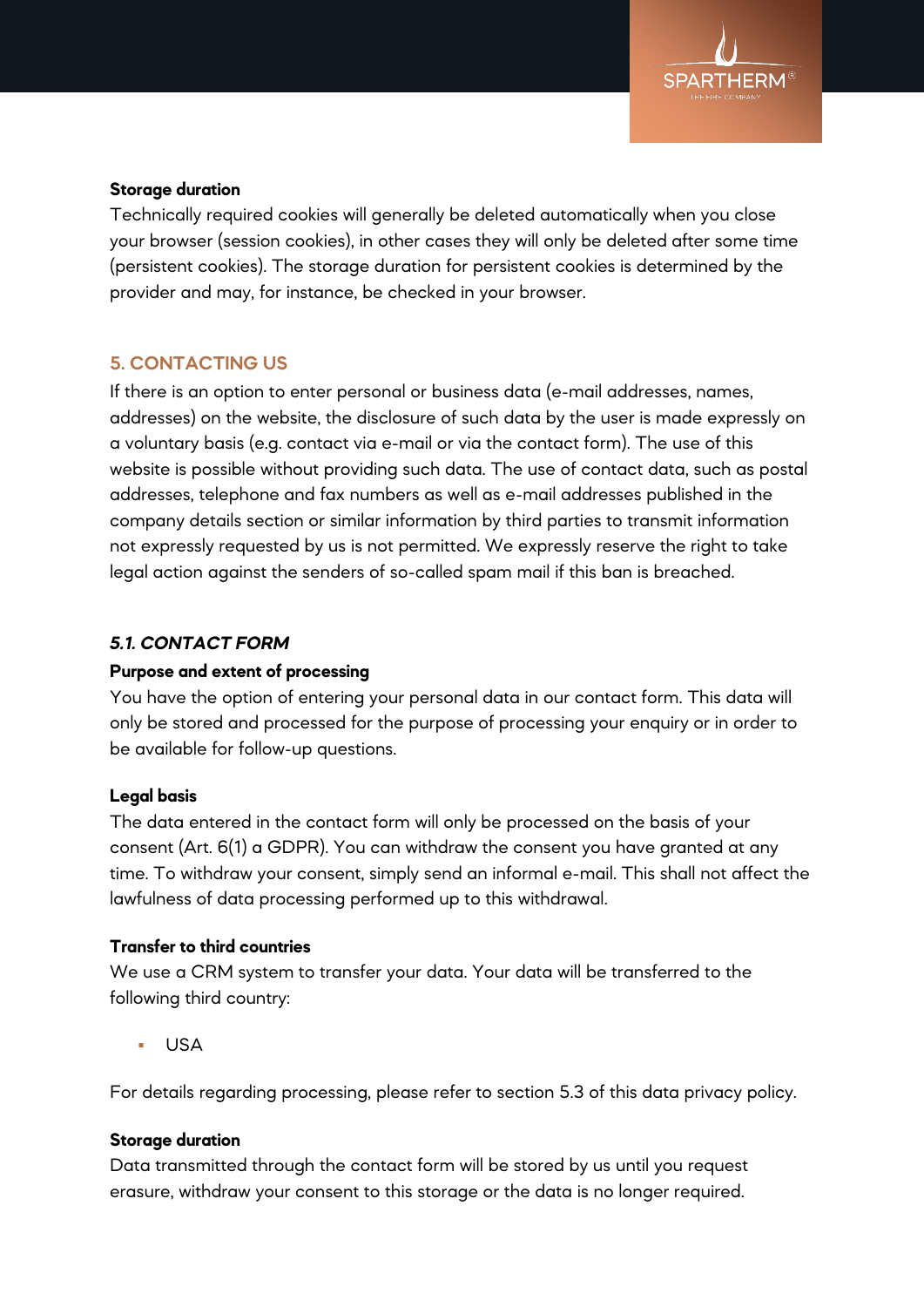

Mandatory statutory provisions, in particular mandatory retention periods, shall remain unaffected by the above.

# *5.2. APPLICATION FORM*

# **Purpose and extent of processing**

You have the option of submitting an application through our application form. In this case, your data will be collected and processed exclusively for the specific purpose of filling a position in our company.

# **Legal basis**

Your data will only be collected and processed on the basis of your consent (Art. 6(1) a GDPR). You can withdraw the consent you have granted at any time. To withdraw your consent, simply send an informal e-mail. This shall not affect the lawfulness of data processing performed up to this withdrawal. If you are applying for a listed job, processing shall be based on Art.6(1) b GDPR.

# **Transfer to third countries**

We use a CRM system to transfer your data. Your data will be transferred to the following third country:

USA

For details regarding processing, please refer to section 5.3 of this data privacy policy.

# **Storage duration**

Your data will only be stored as long as it is required by the application process or applicable statutory regulations. Should you submit a speculative application without reference to a listed job, we shall save your data until you withdraw your consent, but no longer than the end of the current year.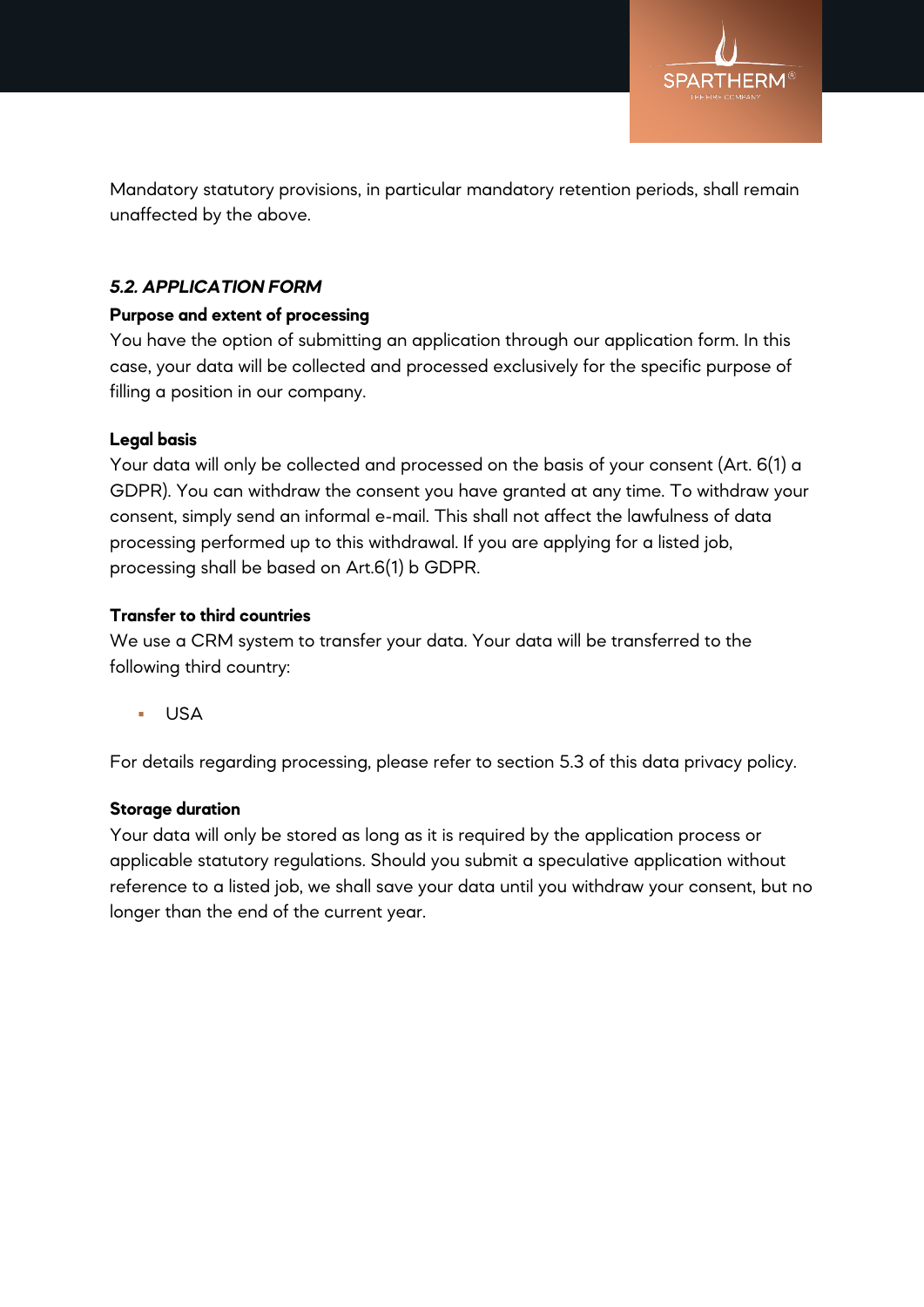

# *5.3. HUBSPOT*

# **Purpose and extent of processing**

To permit efficient and fast processing of user enquiries, job applications and optimisation of our web presence, we process and store the data entered by you in the forms on this website, e.g.:

- **E-mail address**
- Name
- **Address**
- **Log files**
- etc.

For this purpose we use the CRM, log-in and marketing automation system "HubSpot" provided by HubSpot Inc. (25 First Street, 2nd Floor, Cambridge, MA 02141, USA) with headquarters in Ireland (One Dockland Central, Dublin 1, Ireland) and Germany (Am Postbahnhof 17, 10243 Berlin, Germany).

# **Legal basis**

The basis for the processing of data is Art. 6(1) b GDPR, which permits the processing of data for the performance of a contract or in order to take steps prior to entering into a contract or Art.6(1) a GDPR if you have given consent for your data to be processed.

# **Transfer to third countries**

Your data will be processed on the servers of Hubspot and will therefore be transferred to the following third country:

USA

As your data will be saved outside of the EU, we have entered into a contract with HubSpot containing provisions referred to as standard contract provisions, in which HubSpot undertakes to process user data only according to our instructions and to adhere to the level of data protection applicable in the EU.

# **Storage duration**

Your data will be stored for as long as the purpose or applicable law requires it. Data collected based on your consent will be stored, unless otherwise indicated, until you withdraw consent or processing of the data is no longer required.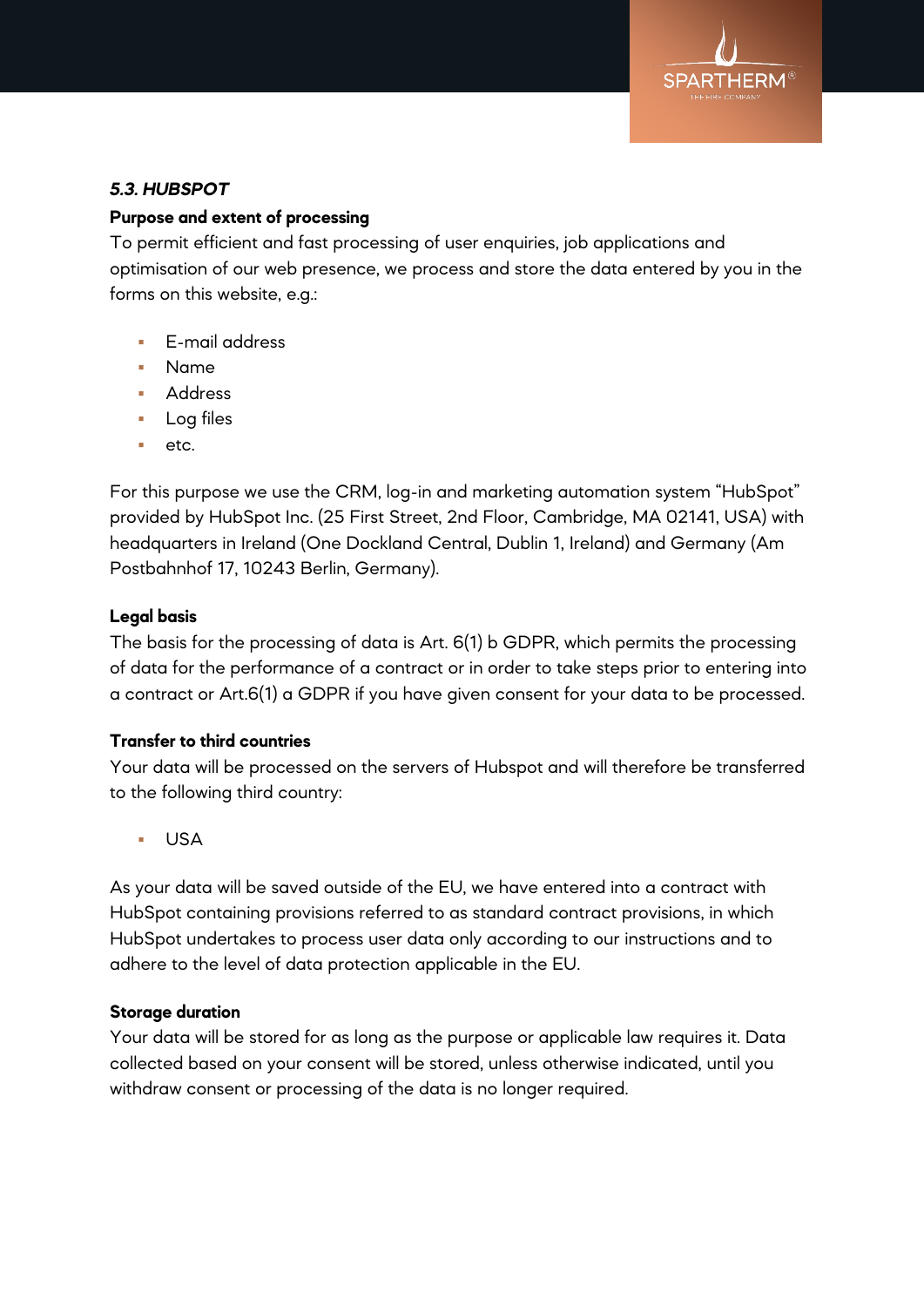

# **Further information**

For further information on the HubSpot data privacy policy, visit: <https://legal.hubspot.com/de/dpa> and [https://legal.hubspot.com/de/privacy](https://legal.hubspot.com/de/privacy-policy)[policy](https://legal.hubspot.com/de/privacy-policy)

# **6. DATA PROCESSING BY SERVICES OF THE WEBSITE**

# *6.1. LOG FILES*

# **Purpose and extent of processing**

The provider of the website automatically collects and stores information that your browser automatically transmits to us in server log files. This data includes:

- **Pages visited on our domain**
- Date and time of the server request
- **Browser type and browser version**
- **•** Operating system used
- **Referrer URL**
- Host name of the accessing computer
- **IP** address

The processing of your data is required to ensure and improve the function of our website.

# **Legal basis**

Your data is processed in accordance with Art.6(1) f GDPR based on our legitimate interest in a user-friendly design of our website.

# **Transfer to third countries**

Your data will not be transferred to a third country.

# **Storage duration**

The user session is saved in a session cookie, which will be deleted automatically when you close your browser window.

# *6.2. GOOGLE ANALYTICS*

# **Purpose and extent of processing**

Our website uses functions of the web analysis service Google Analytics. This web analysis service is provided by Google Inc., 1600 Amphitheatre Parkway, Mountain View, CA 94043, USA.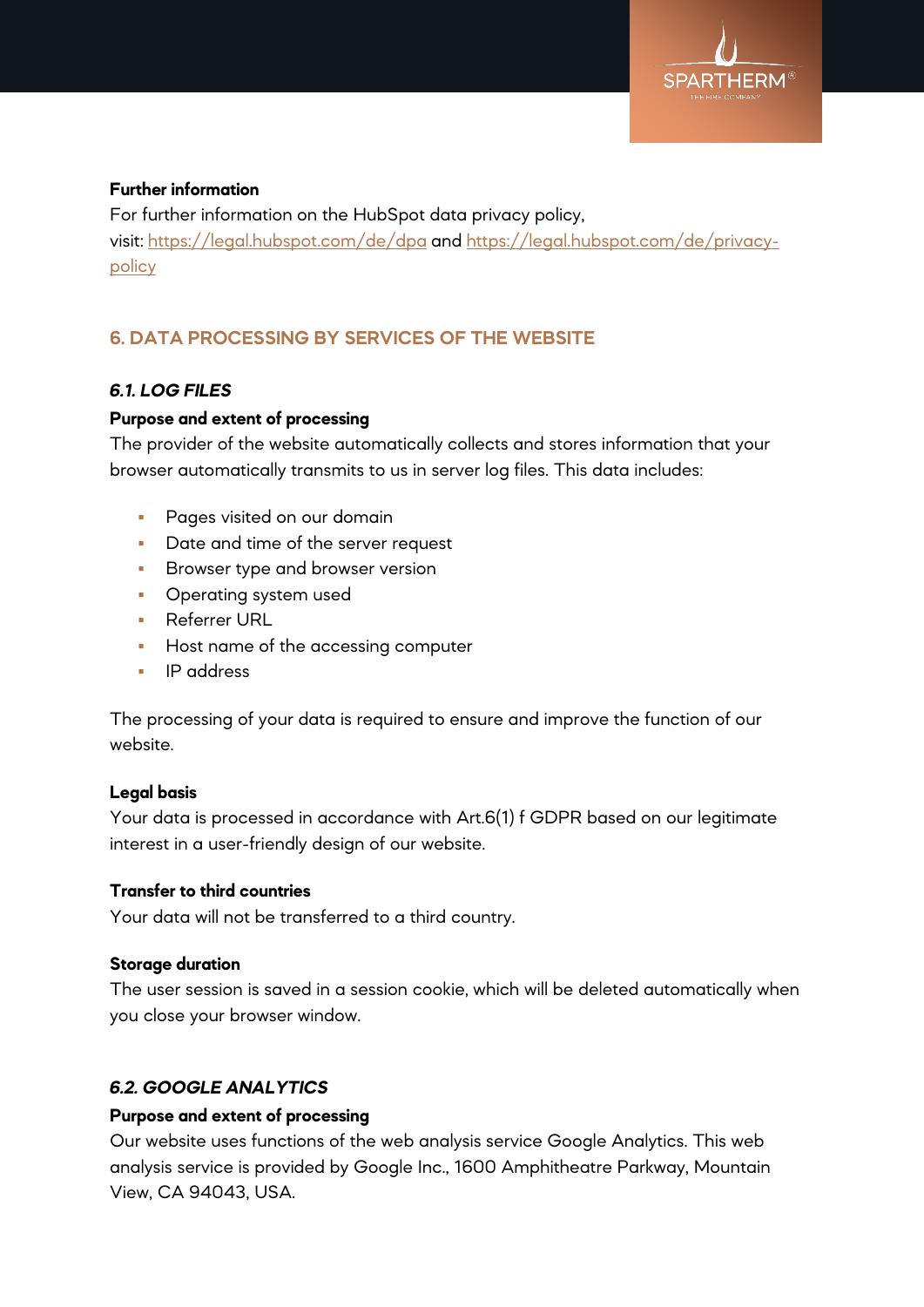

Google Analytics uses "cookies". These are small text files that are stored on your device by your web browser and enable us to analyse your use of the website. The information generated by the cookie about your use of our website is transmitted to a Google server and stored there. The servers are normally located in the USA.

### **IP anonymisation**

We use Google Analytics together with the IP anonymisation function. This guarantees that your IP address is shortened by Google within the member states of the European Union or other parties to the Agreement on the European Economic Area prior to transmission to the USA. There may be exceptional cases where Google transmits the full IP address to a server in the USA and shortens it there. Google will use this information on our behalf to evaluate your use of the website, to compile reports on website activity and to continue providing other services related to website and internet use for us. The IP address sent by Google Analytics will not be combined with other Google data.

#### **Browser plugin**

You can prevent the storage of cookies with your web browser. However, this may limit some of the functions of our website. You can also prevent Google from collecting data on your website use, including your IP address and its subsequent processing. This can be done by downloading and installing the browser plugin available here: [tools.google.com/dlpage/gaoptout.](http://tools.google.com/dlpage/gaoptout)

# **Demographics with Google Analytics**

Our website uses the demographics functions of Google Analytics. This allows reports to be created with information on the age, gender and interests of the visitors to our site. This data is derived from interest-related advertising by Google and from visitor data from third-party providers. This data cannot be linked to a specific individual. You can deactivate this function at any time. This can be done via the display settings in your Google account or by generally prohibiting the collection of your data by Google Analytics as described under "Objection to data collection".

#### **Legal basis**

The legal basis for the placement of Google Analytics cookies is your consent according to Art. 6(1) a GDPR.

#### **Objection to data collection**

You can prevent Google Analytics from collecting your data by deactivating the tracking function in the [Cookie Consent Manager.](https://www.spartherm.com/en/legal-information/privacy/#consent)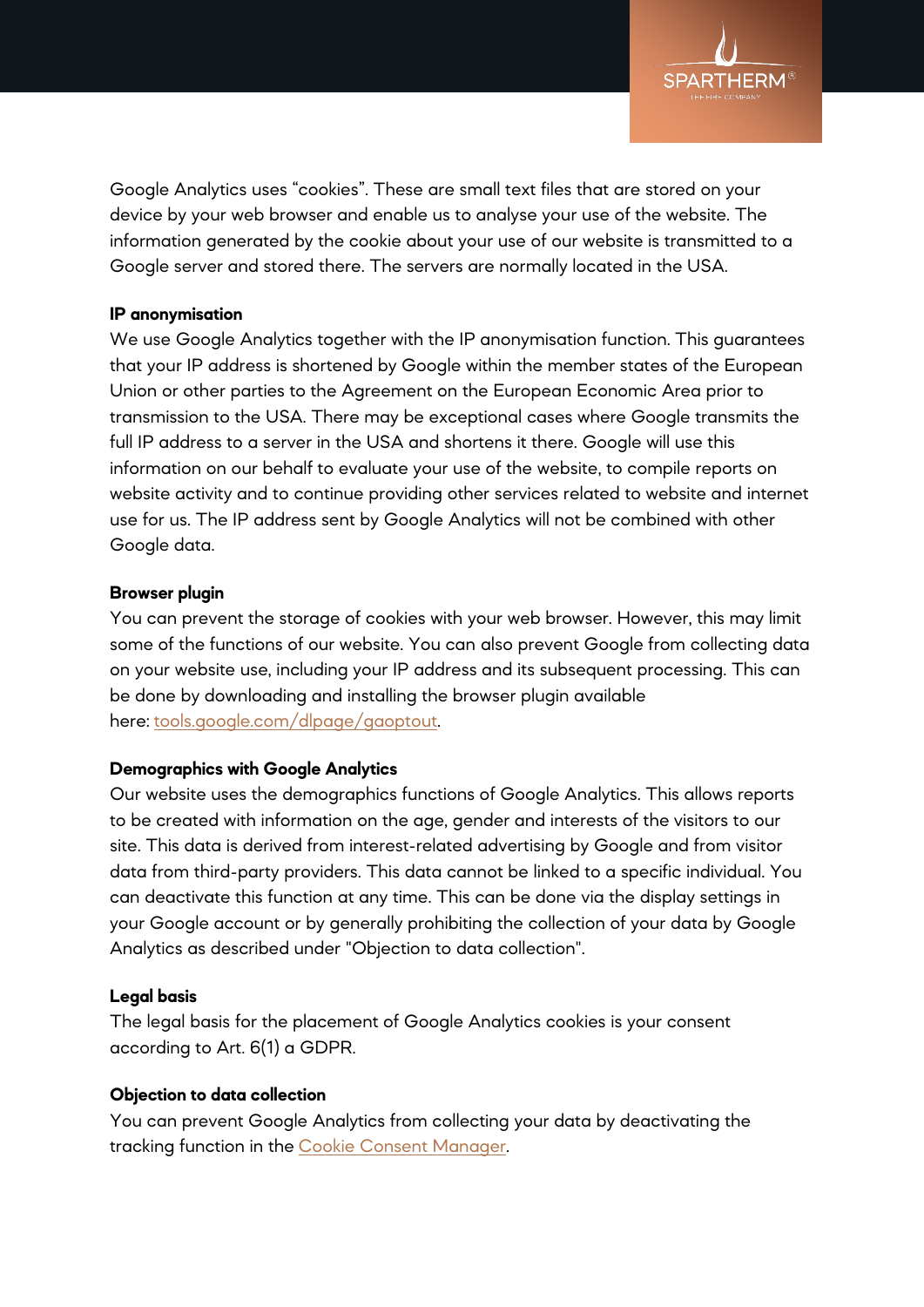

# **Transfer to third countries**

Your data will be processed on the servers of Google and will therefore be transmitted to the following third country:

USA

To comply with all legal data protection regulations we have entered into a contract with Google regarding data processing.

#### **Further information**

For details on how user data is handled by Google Analytics, refer to the data privacy policy of Google: [support.google.com/analytics/answer/6004245](http://support.google.com/analytics/answer/6004245)

# *6.3. GOOGLE RECAPTCHA*

#### **Purpose and extent of processing**

To ensure that the inputs in the forms on our website are made by a human and not by an automated third-party program (bot), we use Google reCaptcha.

It uses user behaviour to protect us from spam and therefore ensure operation of our website. The tool also helps us offer you the most user-friendly website possible.

It collects the following personal data:

- **Referrer URL**
- **IP** address
- **Information about the operating system**
- **Cookies**
- **Mouse and keyboard behaviour**
- **Date and language settings**
- **All Javascript objects**
- **Screen resolution**

#### **Legal basis**

Your data is processed in accordance with Art.6(1) f GDPR based on our legitimate interest in the prevention of misuse and spam.

#### **Transfer to third countries**

The data will be processed on the servers of Google and will therefore be transferred to the following third country:

USA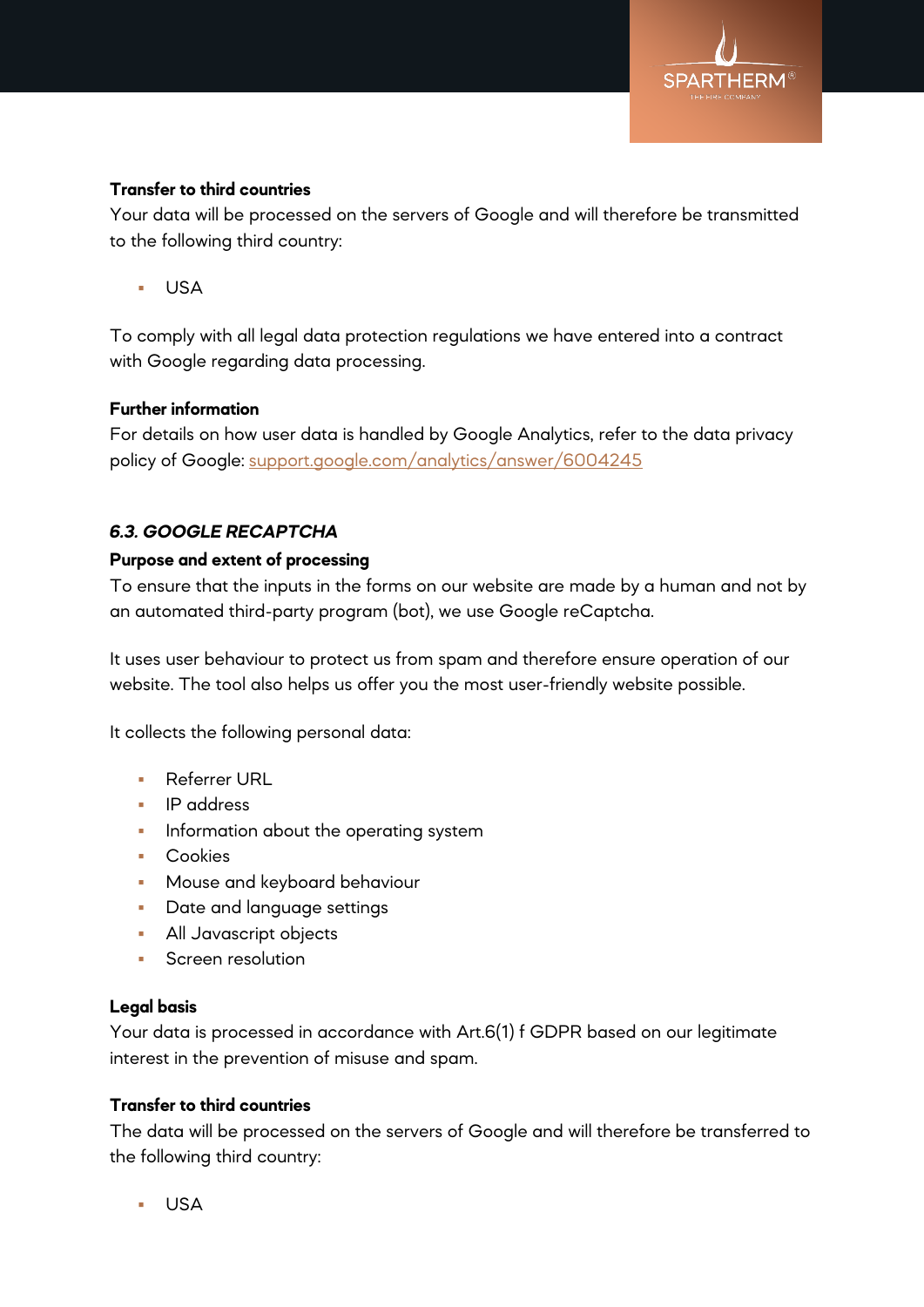

### **Further information**

The function of the tool requires Google to use and analyse this data even before you click the "I'm not a robot" check box. In the Invisible reCAPTCHA version, the detection process runs completely in the background. If you would like to prevent data about you and your behaviour from being transmitted to Google, you need to completely log out of your Google account and delete all Google cookies before visiting our website or using the reCAPTCHA software. In general, the data will automatically be transmitted to Google as soon as you open our website. To delete this data again, contact the Google Support at [https://support.google.com/?hl=de&tid=311267981.](https://support.google.com/?hl=de&tid=311267981)

Further information can be found in the data privacy policy of Google: <https://www.google.com/intl/de/policies/privacy/>

# *6.4. FACEBOOK PIXEL "FACEBOOK CUSTOM AUDIENCES"*

#### **Purpose and extent of processing**

Furthermore our website uses the "Facebook pixel" of Facebook Inc. ("Facebook"). This makes it possible for interest-based advertisements ("Facebook Ads") to be displayed to users of our website when they visit the social network Facebook or another website using this function. The Facebook pixel will cause your browser to automatically connect directly to the Facebook Server. We have no influence over the extent and further processing of the data collected by Facebook through the use of this tool and would therefore like to inform you to the best of our knowledge: Integrating the Facebook pixel will cause Facebook to receive the information that you have clicked on an advertisement by us or have accessed the corresponding website of our web presence. If you are registered with a Facebook service, Facebook can link this visit to your account. Even if you are not registered on Facebook or are not logged in, it is possible for the provider to find out your IP address and other identifying features and store these.

Our aim in using the Facebook pixel is to ensure that the Facebook ads placed by us are only displayed to Facebook users who have expressed interest in our web presence. The Facebook pixel is therefore intended to ensure that our Facebook ads match the potential interest of the users and do not appear bothersome. Moreover, the Facebook pixel allows us to track the effectiveness of Facebook ads for statistical purposes by seeing whether a user was referred to our website after clicking a Facebook ad.

#### **Legal basis**

The necessary data is processed in accordance with Art.6(1) a GDPR based on your consent.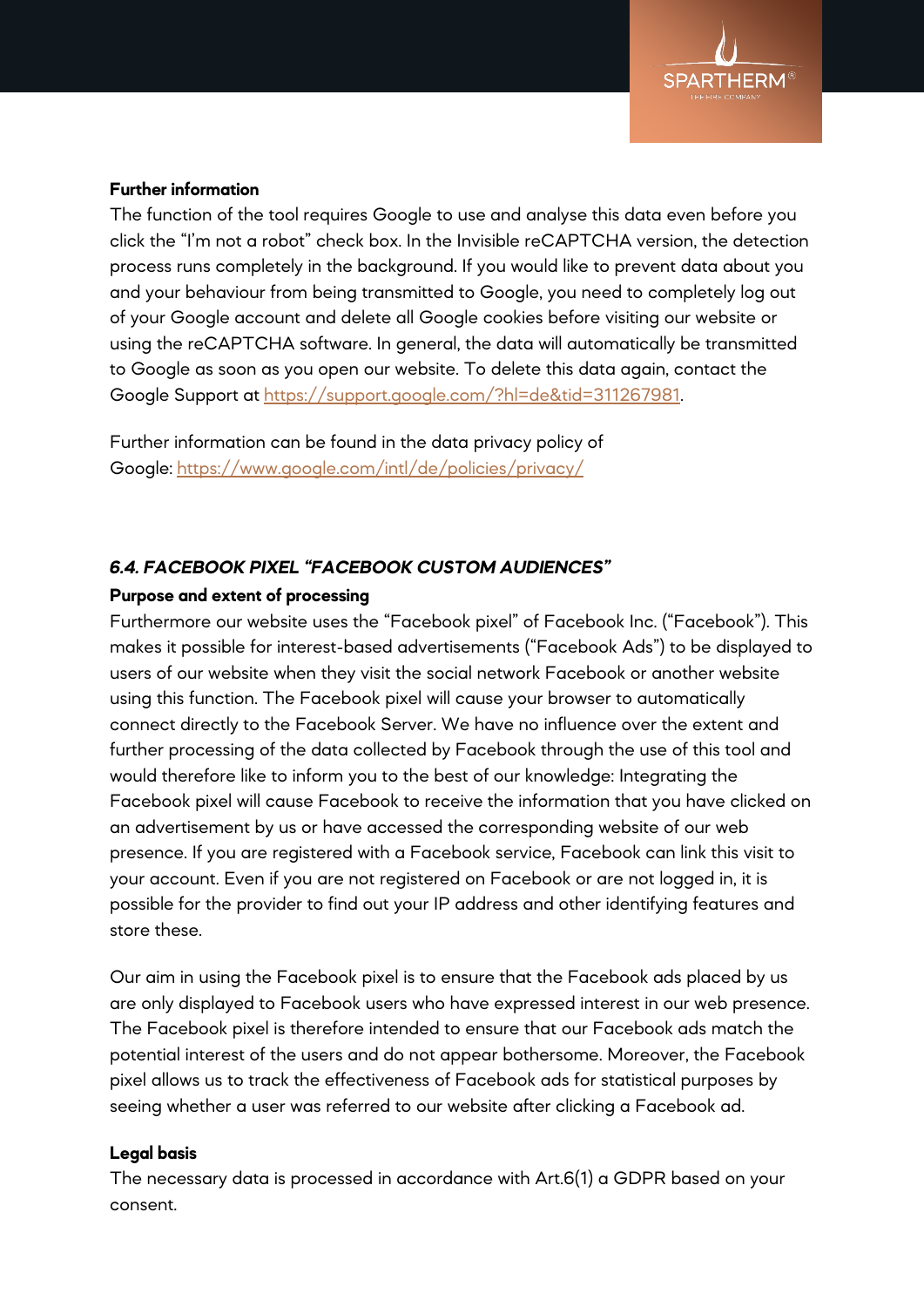

You can object to use of the Facebook pixel at any time by deactivating the tracking function in the [Cookie Consent Manager.](https://www.spartherm.com/en/legal-information/privacy/#consent)

# **Storage duration**

The cookies used have a storage duration of max. 12 months.

# **Transfer to third countries**

Your data will be processed on the servers of Facebook and will therefore be transferred to the following third country:

USA

# **Further information**

Information of the third-party provider: Facebook Inc., 1601 S California Ave, Palo Alto, California 94304, USA

# <http://www.facebook.com/policy.php>

# Further information on data collection:

<http://www.facebook.com/help/186325668085084> <http://www.face-book.com/about/privacy/your-info-on-other#applications> and <http://www.face-book.com/about/privacy/your-info#everyoneinfo>

# *6.5. HOTJAR*

# **Purpose and extent of processing**

This website also uses Hotjar. The provider is Hotjar Ltd., Level 2, St Julians Business Centre, 3, Elia Zammit Street, St Julians STJ 1000, Malta, Europe (Website: [https://www.hotjar.com\).](https://www.hotjar.com/)

Hotjar is a tool for analysing user behaviour on our website. Hotjar allows us to record, among other things, your mouse and scroll movements and clicks. Hotjar can also determine how long your cursor remained at a specific position. Hotjar uses this information to create "heat maps", which permit us to determine which website areas users look at primarily.

Moreover, we can determine how long you remained on one page and when you left it. We can also determine at which point you stopped entering information in a contact form ("conversion funnels").

Moreover, Hotjar can be used to gather direct feedback from website users. This function serves to improve the website operator's web presence.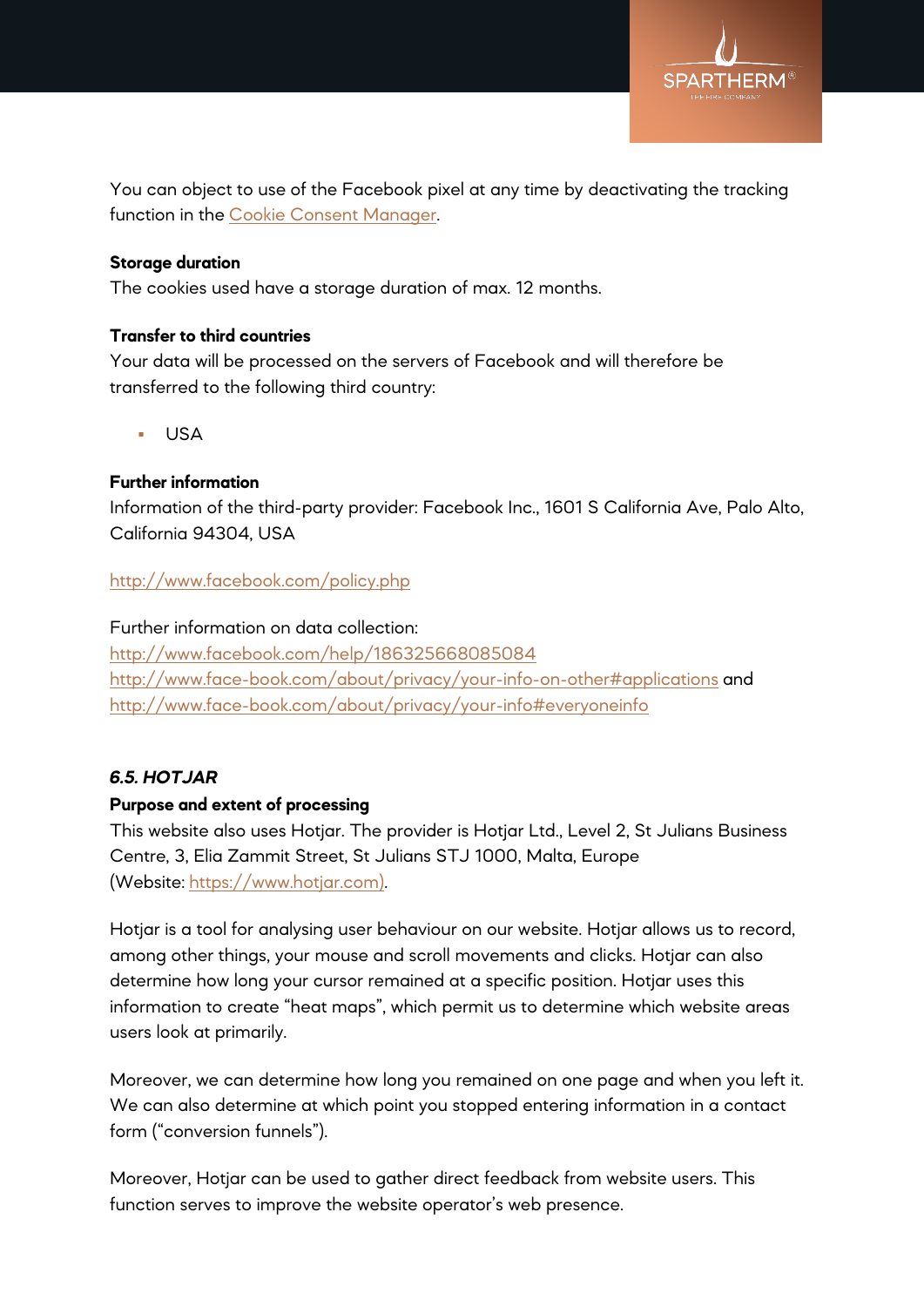

Hotjar uses cookies. Cookies are small text files placed on your computer and stored by your browser. They are intended to make our offer more user-friendly, more effective and safer. In particular, these cookies allow us to determine whether our website was visited using a specific device or whether the functions of Hotjar were deactivated for the browser in question. Hotjar cookies will remain on your device until you delete them.

You can set your browser to notify you when cookies have been placed on your computer, to permit cookies on a one-off basis only, to exclude the acceptance of cookies in certain cases or in general and to delete cookies automatically when the browser is closed. Deactivating cookies may restrict the functions of this website.

#### **Deactivating Hotjar**

If you wish to deactivate data collection by Hotjar, click the following link and follow the instructions found there: <https://www.hotjar.com/opt-out>

Please note that Hotjar must be deactivated separately for each browser and for each device.

#### **Legal basis**

The use of Hotjar and storing of Hotjar cookies is in accordance with Art.6(1) a GDPR based on your consent.

# **Transfer to third countries**

Your data will not be transferred to a third country.

#### **Storage duration**

The cookies used have a storage duration of 12 months.

# **Further information**

For further information about Hotjar and the collected data, refer to the data privacy policy of Hotjar at: <https://www.hotjar.com/privacy>

# *6.6. YOUTUBE*

#### **Purpose and extent of processing**

On our website we use YouTube, a video portal of YouTube LLC., 901 Cherry Ave., 94066 San Bruno, CA, USA.

YouTube is a subsidiary of Google Ireland Limited, Gordon House, Barrow Street, Dublin 4, Ireland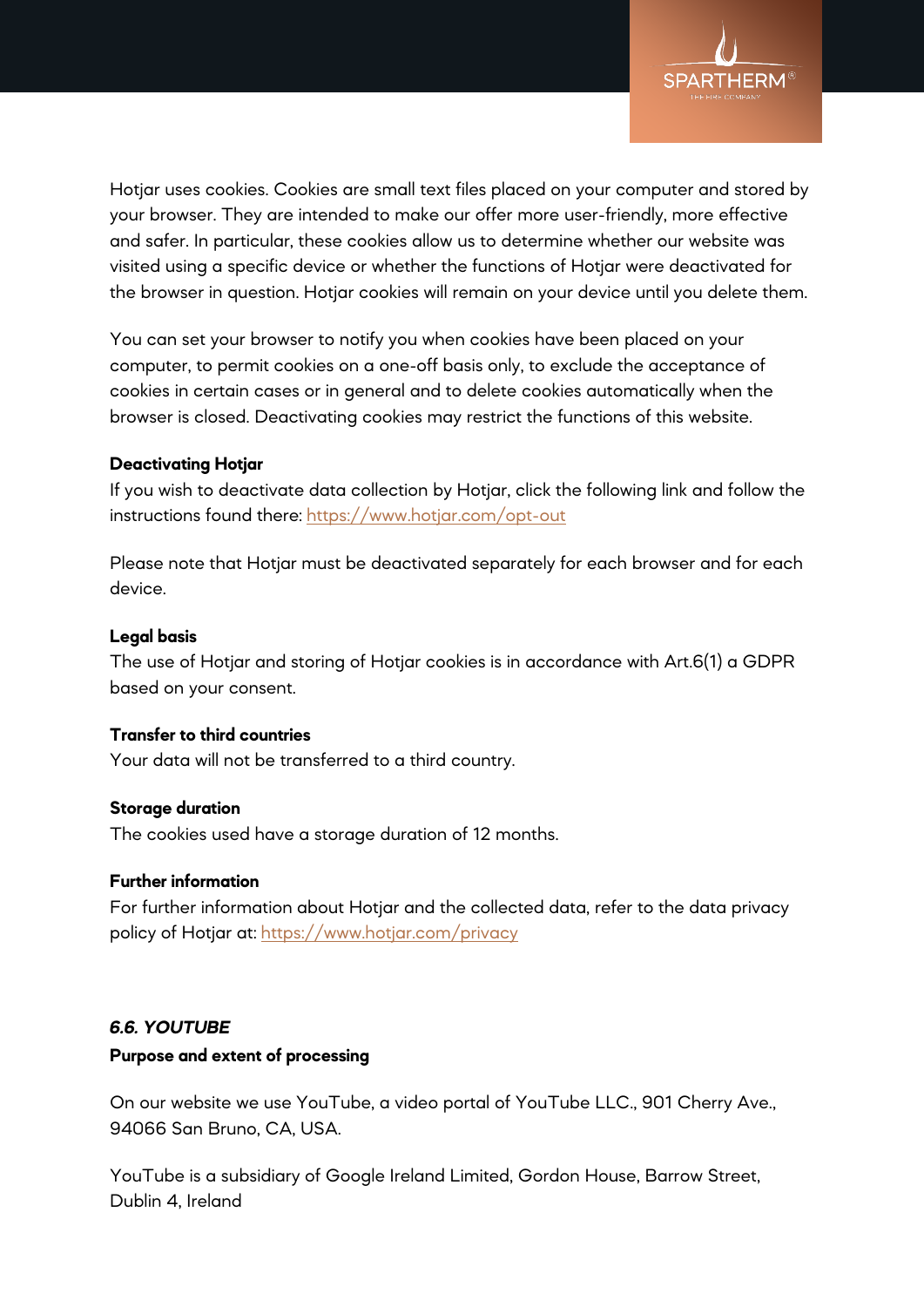

The videos displayed on our website are embedded with the function "expanded data protection mode". According to Youtube, this function ensures that the data required to display the video is only transmitted to the Youtube server, if you have consented to the use of Youtube cookies and/or are actually playing a video on our website.

This connection is required to display the video in question on our website through your web browser. In this context YouTube will at minimum collect and process your IP address, the date and time and the website visited by you.

If you are logged into your YouTube account at the time, YouTube will link the connection information to your YouTube account. If you would like to prevent this, you either need to log out of your YouTube account before visiting our website or make the relevant settings in your YouTube user account.

#### **Legal basis**

We use YouTube in conjunction with the function "expanded data protection mode" to display videos. The legal basis is your consent according to Art.6(1) a GDPR.

# **Transfer to third countries**

Your data will be processed on the servers of Youtube and will therefore be transferred to the following third country:

USA

# **Storage duration**

The cookies used have a storage duration of max. 13 months.

#### **Further information**

For further information about the collection and use of data and your associated rights and protection options, visit: <https://policies.google.com/privacy>

# *6.7. GOOGLE MAPS*

#### **Purpose and extent of processing**

This website uses the Google Maps service. Google Maps is operated by Google LLC, 1600 Amphitheatre Parkway, Mountain View, CA 94043, USA (hereinafter "Google"). It allows interactive maps to be displayed directly on the website and lets you use the map function in a convenient manner.

When you visit the website, Google receives information indicating that you opened the associated sub-page of our website. This is independent of whether you have a Google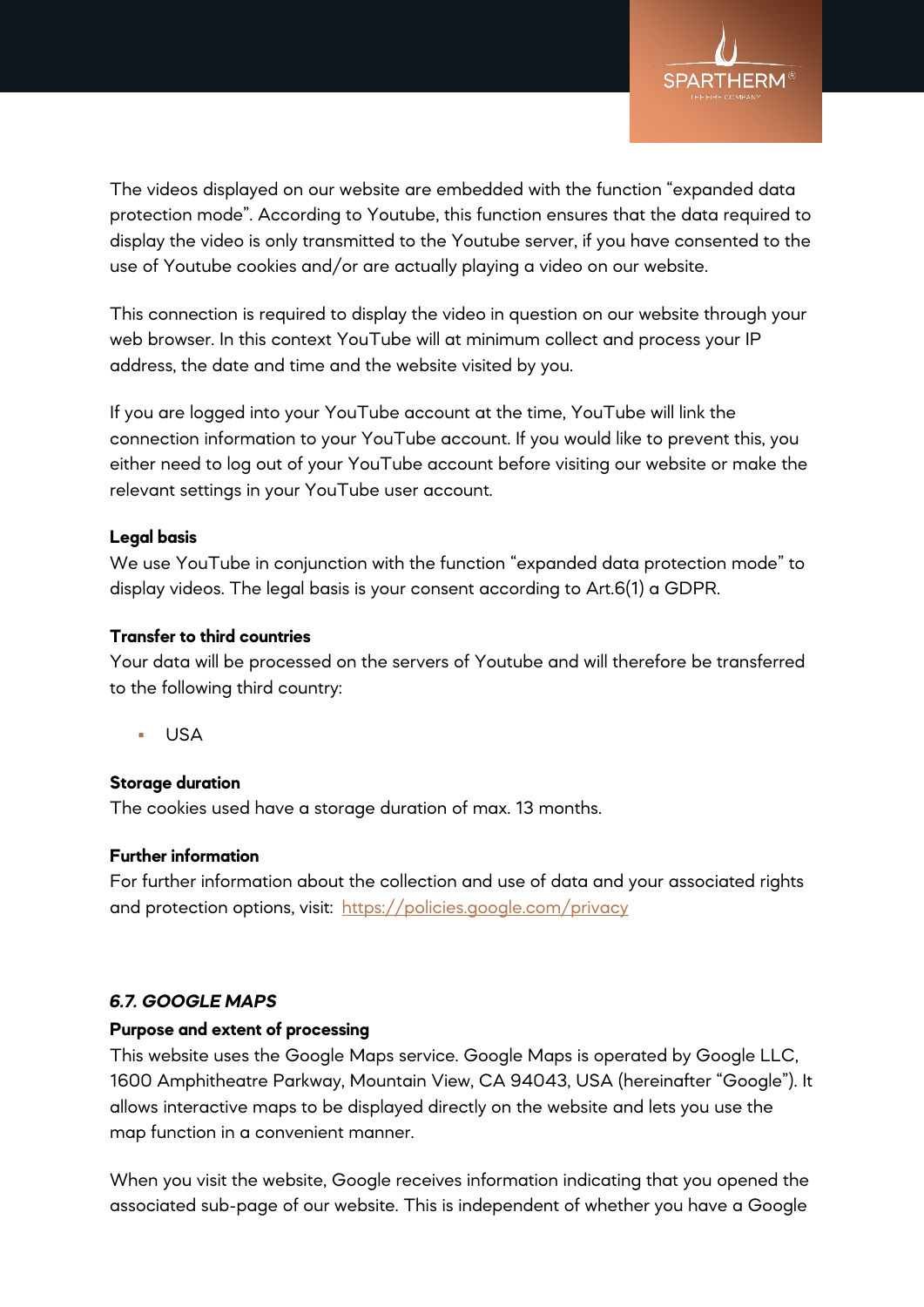

user account and are logged into it or whether no such account exists. If you are logged into a Google account, your data will be linked directly to your account. If you do not want your data to be linked to your Google profile, you have to log out of your Google account before activating the button. Google will save your data as a usage profile and will use it for the purpose of advertising, market research and/or requirement-based design of its website. The data will in particular be used in this manner (even for users who are not logged in) to provide customised advertisement and to inform other users of the social network about your activities on our website. You have a right to object against creation of these user profiles, which must be directed to Google.

If you do not want Google to collect, process or use your data via our web presence, you can deactivate JavaScript in your browser settings. However, in this case you may not be able to use our websites fully or at all.

For further information on data processing by Google, read the Google data privacy policy. You can also visit the data privacy centre to change your personal data privacy settings.

# **Legal basis**

The data is processed on the basis of your consent according to Art.6(1) a GDPR.

#### **Transfer to third countries**

Your data will be processed on the servers of Google and will therefore be transferred to the following third country:

USA

# **Storage duration**

We do not collect personal data by embedding Google Maps.

#### **Further information**

For further information on the purpose and extent of data collection and the processing thereof by the plug-in provider, refer to the provider's data privacy policies. These also include additional information about your associated rights and setting options to protect your privacy: <https://www.google.de/intl/de/policies/privacy>

# **7. SOCIAL MEDIA**

#### **Links to social media via image or text links**

On our website we also advertise presences on the social networks listed below. These are embedded by means of a linked image of the respective network. Using this linked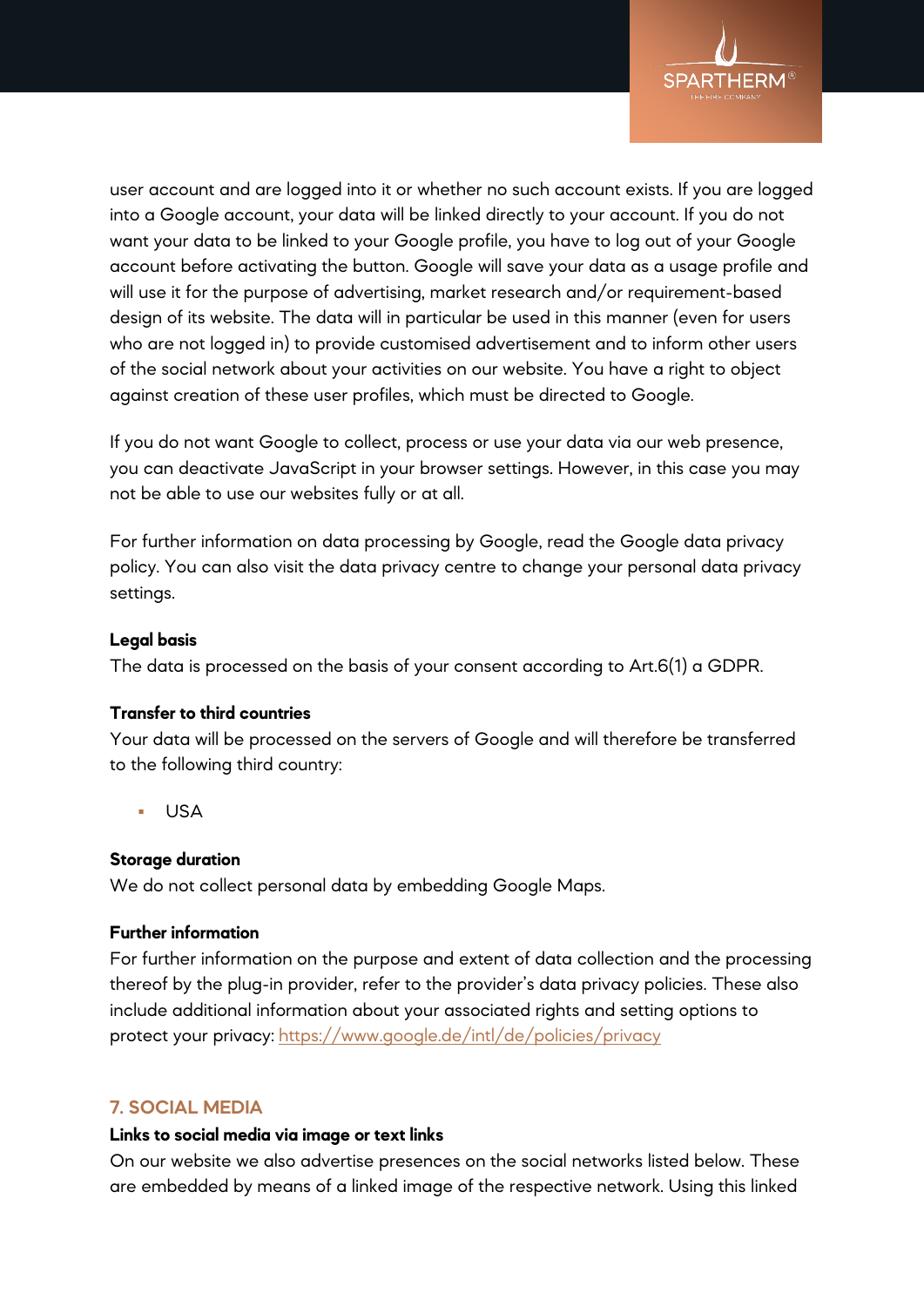

image prevents a connection with the respective server of the social network from being established automatically when a website with a social media advertisement is opened in order to display an image of the respective network itself through this connection. The user is only referred to the service of the respective social network after clicking on the image in question.

Once the user has been referred, the respective network collects information about the user. In this context it is not possible to exclude the processing of data collected in this manner in third countries.

This primarily applies to data such as IP addresses, date, time and the visited page. If the user is logged into a user account on the respective network at this time, the network provider may be able to link the collected information of the specific visit by the user to the user's personal account. If the user interacts with the network in question through a "Share" button, this information may be saved in the user's personal account and may be published. If the user would like to prevent the collected information from being linked to the user account, the user has to log out of the account before clicking the image. It is also possible to configure the respective user account accordingly.

The following social networks are embedded in our site through links:

# **Facebook**

Facebook Ireland Limited, 4 Grand Canal Square, Dublin 2, Ireland, a subsidiary of Facebook Inc., 1601 S. California Ave., Palo Alto, CA 94304, USA. Data privacy policy: <https://www.facebook.com/policy.php> Certification of EU-US data privacy ("EU-US Privacy Shield") [https://www.privacyshield.gov/participant?id=a2zt0000000GnywAAC&status](https://www.privacyshield.gov/participant?id=a2zt0000000GnywAAC&status=Active)

# **YouTube**

[=Active](https://www.privacyshield.gov/participant?id=a2zt0000000GnywAAC&status=Active)

Google Ireland Limited, Gordon House, Barrow Street, Dublin 4, Ireland, a subsidiary of Google LLC, 1600 Amphitheatre Parkway, Mountain View, CA 94043 USA. Data privacy policy: <https://policies.google.com/privacy> Certification of EU-US data privacy ("EU-US Privacy

Shield") [https://www.privacyshield.gov/participant?id=a2zt000000001L5AAI&status=](https://www.privacyshield.gov/participant?id=a2zt000000001L5AAI&status=Active) [Active](https://www.privacyshield.gov/participant?id=a2zt000000001L5AAI&status=Active)